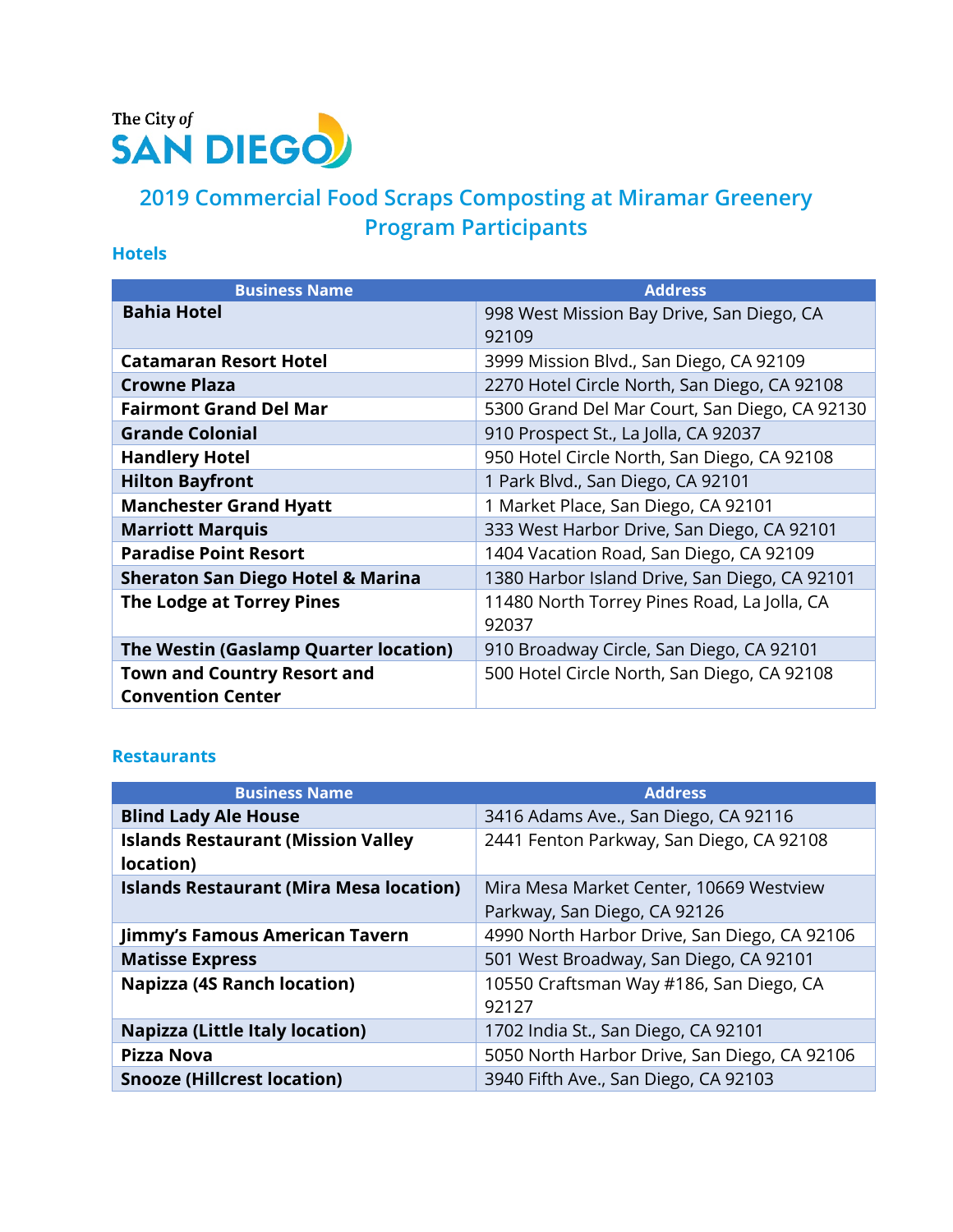| <b>Snooze (Carmel Valley location)</b>          | 3435 Del Mar Heights Road D3, San Diego, CA<br>92130 |
|-------------------------------------------------|------------------------------------------------------|
| <b>Stone Brewery (Liberty Station location)</b> | 2816 Historic Decatur Road, San Diego, CA<br>92106   |
| <b>Urban Plates (Del Mar location)</b>          | 12857 El Camino Real, San Diego, CA 92130            |

# **Corporate Dining**

| <b>Business Name</b>                            | <b>Address</b>                                     |
|-------------------------------------------------|----------------------------------------------------|
| <b>Genomics Institute of the Novartis</b>       | 10675 John Jay Hopkins Drive, San Diego, CA        |
| <b>Research Foundation</b>                      | 92121                                              |
| <b>Intuit</b>                                   | 7535 Torrey Santa Fe Road, San Diego, CA<br>92129  |
| <b>LPL Financial (Hines Tower II)</b>           | 4707 Executive Drive, San Diego, CA 92121          |
| <b>Qualcomm (five sites)</b>                    | 5775 Morehouse Drive, San Diego, CA 92121          |
| <b>SDG&amp;E (Sempra Energy in Downtown SD)</b> | 440 Beech St., San Diego, CA 92101                 |
| <b>SDG&amp;E Innovation Center</b>              | 4760 Clairemont Mesa Blvd., San Diego, CA<br>92117 |
| <b>SDG&amp;E (Kearny Mesa Campus)</b>           | 8326 Century Park Court, San Diego, CA 92123       |
| Sony                                            | 16535 Via Esprillo, San Diego, CA 92127            |

# **Retail Dining**

| <b>Business Name</b>                                                                                                                                                                      | <b>Address</b>                                           |
|-------------------------------------------------------------------------------------------------------------------------------------------------------------------------------------------|----------------------------------------------------------|
| <b>Hazard Center</b><br><b>Intermezzo Espresso</b><br>Smashburger<br><b>Starbucks</b><br><b>UltraStar Cinemas</b><br><b>Which Wich</b><br><b>Wood Ranch BBQ &amp; Grill</b><br>Yogurtland | Hazard Center Drive, San Diego, CA 92108                 |
| <b>Nordstrom (Escondido location)</b>                                                                                                                                                     | 270 East Via Rancho Parkway, Escondido, CA<br>92025      |
| <b>Nordstrom (Fashion Valley location)</b>                                                                                                                                                | Fashion Valley 6997, Friars Road, San Diego, CA<br>92108 |
| <b>Nordstrom (UTC location)</b>                                                                                                                                                           | 4401 La Jolla Village Drive, San Diego, CA 92122         |

#### **Grocers**

**Business Name Address**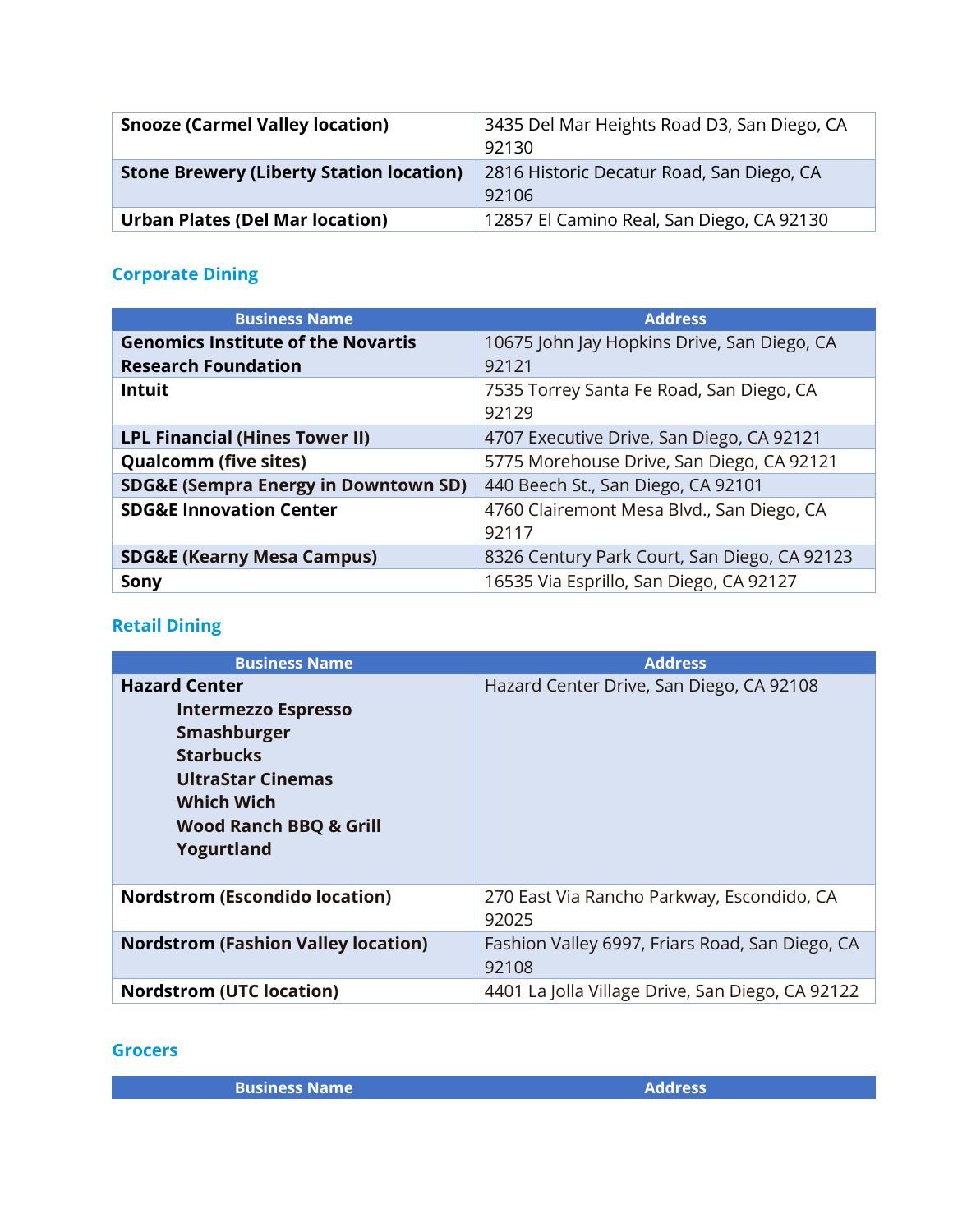| <b>Jimbo's (4S Ranch location)</b>      | 10511 4S Commons Drive, San Diego, CA 92127 |
|-----------------------------------------|---------------------------------------------|
| <b>Jimbo's (Carmel Valley location)</b> | 12853 El Camino Real, San Diego, CA 92130   |
| <b>Jimbo's (Horton Plaza location)</b>  | 92 Horton Plaza, San Diego, CA 92101        |
| <b>Whole Foods (Del Mar location)</b>   | 2600 Via De La Valle Suite 100, Del Mar, CA |
|                                         | 92014                                       |

#### **Schools**

| <b>Business Name</b>                      | <b>Address</b>                             |
|-------------------------------------------|--------------------------------------------|
| <b>Cherokee Point Elementary School</b>   | 3735 38th St., San Diego, CA 92105         |
| <b>Francis Parker School</b>              | 6501 Linda Vista Road, San Diego, CA 92111 |
| <b>Point Loma Nazarene University</b>     | 3900 Lomaland Drive, San Diego, CA 92106   |
| <b>San Diego State University</b>         | 5500 Campanile Drive, San Diego, CA 92182  |
| <b>Broken Yolk Café</b>                   |                                            |
| Chipotle                                  |                                            |
| <b>Epic Wings N Things</b>                |                                            |
| Eureka!                                   |                                            |
| Everbowl                                  |                                            |
| <b>Juice It Up</b>                        |                                            |
| Oggi's                                    |                                            |
| <b>Panda Express</b>                      |                                            |
| <b>Plant Power</b>                        |                                            |
| <b>Poke One N Half</b>                    |                                            |
| <b>Rubio's</b>                            |                                            |
| <b>Salad Bistro</b>                       |                                            |
| So~Cal Chicken                            |                                            |
| Subway<br>Vinnie's Pizza & Pasta Bar      |                                            |
|                                           |                                            |
| <b>Which Wich</b>                         |                                            |
| <b>University of California San Diego</b> | 9500 Gilman Drive, La Jolla, CA 92093      |

# **Non-Profit Organizations/Government Agencies**

| <b>Business Name</b>                      | <b>Address</b>                            |
|-------------------------------------------|-------------------------------------------|
| <b>Caltrans Crossroads Café</b>           | 4050 Taylor St., San Diego, CA 92110      |
| <b>Father Joe's East Village</b>          | 1501 Imperial Ave., San Diego, CA 92101   |
| <b>Feeding San Diego</b>                  | 9455 Waples St. #135, San Diego, CA 92121 |
| <b>Kitchens For Good</b>                  | 404 Euclid Ave., San Diego, CA 92114      |
| <b>Polinsky Children's Center</b>         | 9400 Ruffin Court, San Diego, CA 92123    |
| <b>Ronald McDonald House</b>              | 2929 Children's Way, San Diego, CA 92123  |
| <b>San Diego County Operations Center</b> | 5520 Overland Ave., San Diego, CA 92123   |